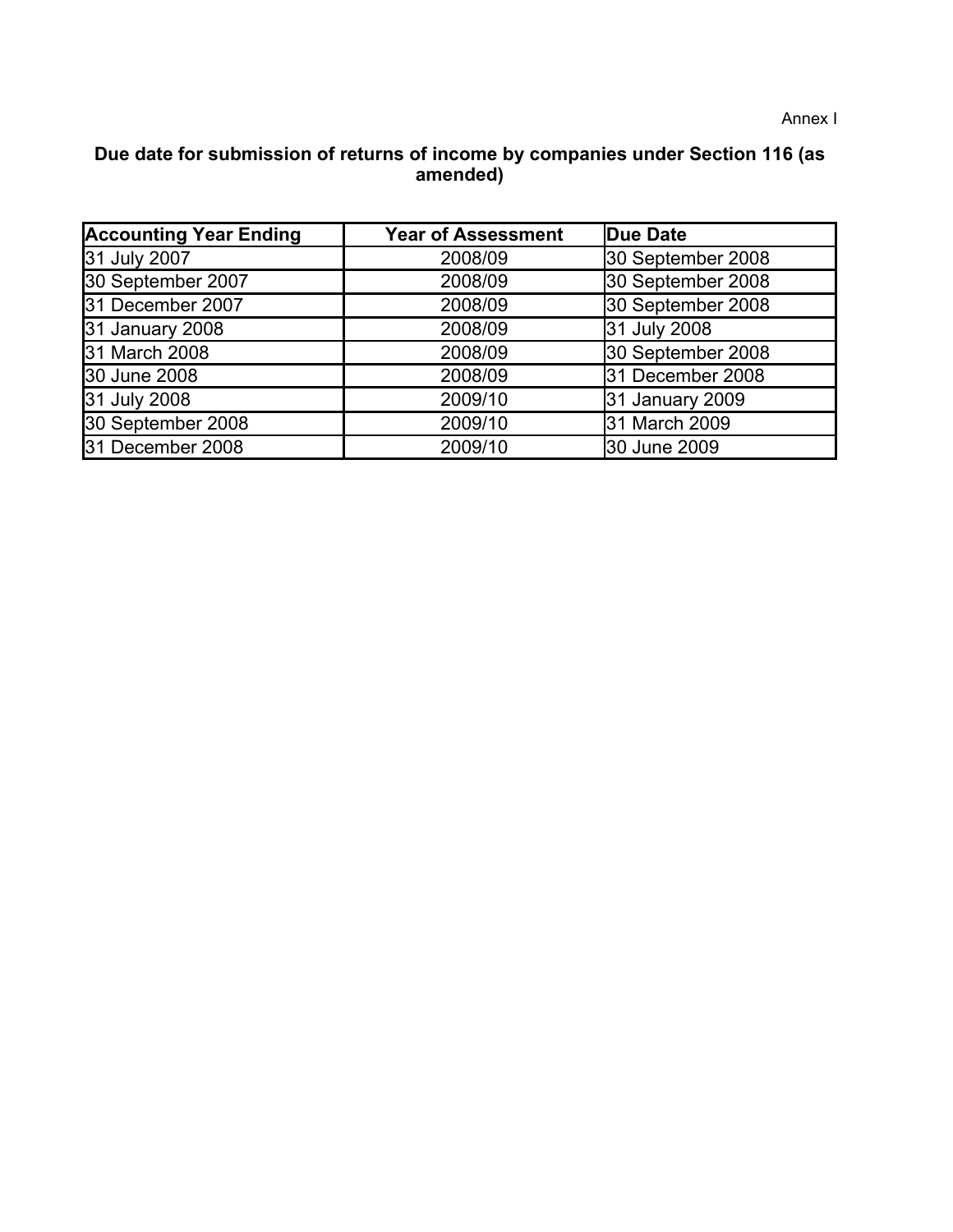## **Cases of Large Companies**

| Accounting year ending on                                     |          |          |          |          |          |          |
|---------------------------------------------------------------|----------|----------|----------|----------|----------|----------|
|                                                               | 31/07/07 | 30/09/07 | 31/12/07 | 31/01/08 | 31/03/08 | 30/06/08 |
| Final return & payment of tax<br>for Yr of Assessment 2008/09 |          |          |          |          |          |          |
| $(1/3$ tax payable)                                           | 30.09.08 | 30.09.08 | 30.09.08 | 31.07.08 | 30.09.08 | 31.12.08 |

| Accounting year ending on                                                           |                |                |                               |             |              |              |  |
|-------------------------------------------------------------------------------------|----------------|----------------|-------------------------------|-------------|--------------|--------------|--|
|                                                                                     | 31/07/08       | 30/09/08       | 31/12/08                      | 31/01/09    | 31/03/09     | 30/06/09     |  |
| 1st Quarter                                                                         | Aug-Oct 07     | Oct-Dec 07     | Jan-Mar 08                    | Feb-Apr 08  | Apr-June 08  | July-Sept 08 |  |
| <b>Filing of 1st Quarter APS</b><br>Statement & payment of tax                      | Not Applicable |                | Not Applicable Not Applicable | 31-Jul-08   | 30-Sep-08    | 31-Dec-08    |  |
| 2nd Quarter                                                                         | Nov 07-Jan 08  | Jan -Mar 08    | Apr-June 08                   | May-July 08 | July-Sept 08 | Oct-Dec 08   |  |
| Filing of 2nd Quarter APS<br>Statement & payment of tax                             | Not Applicable | Not Applicable | 30-Sep-08                     | 31-Oct-08   | 31-Dec-08    | 31-Mar-09    |  |
| 3rd Quarter                                                                         | Feb-Apr 08     | Apr-June 08    | July-Sept 08                  | Aug-Oct 08  | Oct-Dec 08   | Jan-Mar 09   |  |
| Filing of 3rd Quarter APS<br>Statement & payment of Tax                             | 31-Jul-08      | 30-Sep-08      | 31-Dec-08                     | 31-Jan-09   | 31-Mar-09    | 30-Jun-09    |  |
| <b>Final Return &amp; payment of</b><br><b>Tax for Yr Assessment</b><br>$ 2009/10*$ | 31 Jan 09      | 31 March 09    | 30 June 09                    | 31 July 09  | 30 Sept 09   | 31 Dec 09    |  |

\* Tax payable made up of 1/3 of tax for year of assessment 2008/09 and 100% of tax for year of assessment 2009/10